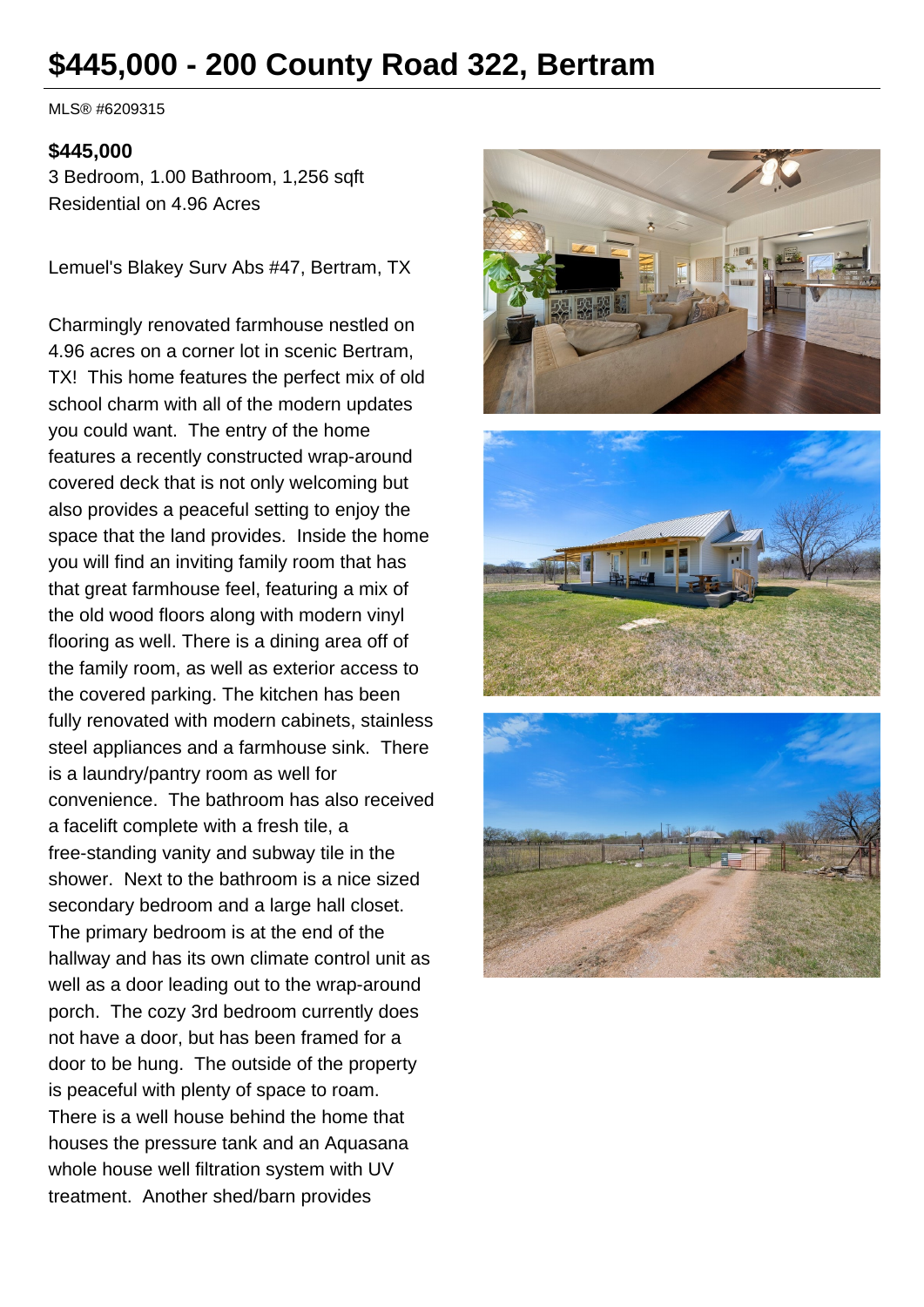additional storage as well. The property is conveniently located at the corner of County Road 322 and 1174, providing easy access to HWY 29. Here is your chance to enjoy country life with convenience in a move-in ready charmer that you won't want to miss! FEMA Unknown.

Built in 1936

## **Essential Information**

| MLS@#                 | 6209315                        |
|-----------------------|--------------------------------|
| Price                 | \$445,000                      |
| <b>Bedrooms</b>       | 3                              |
| <b>Bathrooms</b>      | 1.00                           |
| <b>Full Baths</b>     | 1                              |
| <b>Square Footage</b> | 1,256                          |
| Acres                 | 4.96                           |
| <b>Year Built</b>     | 1936                           |
| <b>Type</b>           | <b>Residential</b>             |
| Sub-Type              | <b>Single Family Residence</b> |
| Status                | <b>Active Under Contract</b>   |

## **Community Information**

| Address      | 200 County Road 322          |
|--------------|------------------------------|
| Area         | BU                           |
| Subdivision  | Lemuel's Blakey Surv Abs #47 |
| City         | <b>Bertram</b>               |
| County       | <b>Burnet</b>                |
| <b>State</b> | <b>TX</b>                    |
| Zip Code     | 78605                        |

## **Amenities**

| <b>Utilities</b> | Electricity Connected, Propane, Water Connected |
|------------------|-------------------------------------------------|
| Features         | <b>None</b>                                     |
| Parking          | <b>Attached Carport, Gravel</b>                 |
| View             | Panoramic, Pasture, Rural                       |
| Waterfront       | <b>None</b>                                     |

## **Interior**